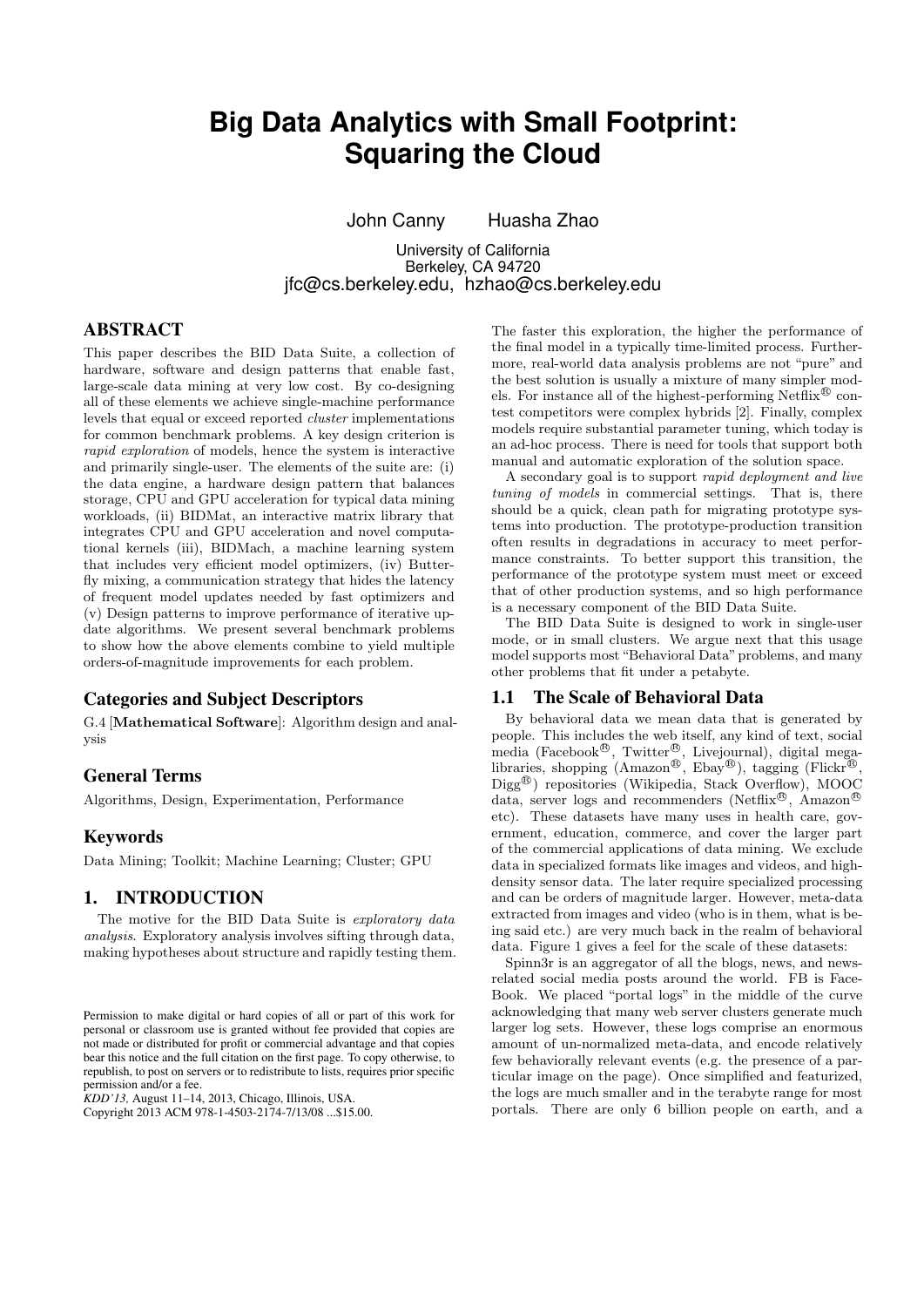

Figure 1: The scales of behavioral data

small fraction are active on computers generating data at any given time. This places a fairly stable limit on the amount of behavioral data that will be generated over time. These dataset sizes are practical to process on suitably configured single machines or small clusters. A key aspect of behavioral data is that it involves a large number of (ideally) interchangable samples - the data from particular people or individual documents. This enables a very fast family of model optimization strategies to be integrated into the suite, at the same time supporting a very broad (and extensible) set of model designs.

#### 1.2 Data Mining Workloads

Most large-scale data mining workloads are either I/Obound or compute-bound. In fact they are typically either heavily I/O-bound or heavily compute-bound. By this we mean that the fraction of time spent in one phase is much larger than the other. Examples of I/O bound workloads are regression and linear classification. Examples of computebound workloads are clustering models, factor models (aka matrix completion), random forests and ensemble models. In the first case, we touch each input datum "lightly" (i.e. once or twice). Since computation (Gflops-Teraflops) is much faster than  $I/O$  (0.1-1GB/s), there is a big disparity between data retrieval and use. For compute-bound workloads, we touch each datum many times. Compute-bound models are much more complex, and if they are valuable at all, their value improves with complexity. Complexity is tuned as high as possible - and is often set by machine performance limits. Each datum is used many times - often thousands - and the overall time spent processing a datum strongly dominates the time to retrieve it.

#### 1.3 Patterns for Model Optimization

In recent years, two of the simplest model inference algorithms: Stochastic Gradient Descent (SGD) and Gibbs Sampling (GS) have been refined to the point that they often provide the best speed and acceptable accuracy for many inference problems. SGD and GS are now preferred tools for a wide range of gradient-based model optimizations. By developing very fast local and distributed code for SGD and GS, we can support the rapid development and optimization of existing or new models. Convergence of these algorithms has improved to the point where on large datasets, convergence is reached in few passes over the data and sometimes in less than one pass. For this reason, our preferred I/O design pattern is to read the dataset directly from disk for each pass over it (if more than one is needed), and process it in blocks - both SGD and GS typically perform equally well when gradients are updated on small blocks rather than individual samples.

SGD and GS are naturally sequentially algorithms and

parallelization has been a challenge. Recently however, we demonstrated a new technique called Butterfly mixing [19] which achieves a typical order-of-magnitude reduction in communication time with minimal impact on convergence. By supporting Butterfly Mixing in the toolkit we free the designer from having to distribute a complex algorithm, instead requiring only callbacks that compute either gradient of loss on a block of data (for SGD) or change in likelihood for a given state change (for GS). Butterfly mixing is an example of the "loop interleaving" pattern we will describe shortly.

### 1.4 Impact of GPU acceleration

Graphics Processors contrast with CPUs in many ways, but the most important for us are:

- Much higher levels of parallelism the number of cores is in the thousands.
- Significantly higher memory bandwidth.
- Low-level support for transcendental functions (exp, log etc)

GPUs have seen much service in scientific computing, but several factors have hampered their use as general computing accelerators, especially in machine learning. Primarily these were slow transfers from CPU to GPU memory, and limited GPU memory size. However, transfer speeds have improved significantly thanks to PCI-bus improvements, and memory capacity now is quite good (2-4 GBytes typical). GPU development has also focused most on optimizing singleprecision floating point performance, and for typical data mining tasks this is adequate. In fact GPUs now provide significant (order-of-magnitude) improvements in almost every step that bottlenecks common machine learning algorithms. The table below lists some performance details from the Nvidia GTX-690 cards used in our prototype data engine.

| Task                              | Java           | 1C     | 8С      | 1G     | 4G     | imp             |
|-----------------------------------|----------------|--------|---------|--------|--------|-----------------|
| $\overline{\text{CPU}}$ copy(gbs) | 8              | 12     | $\ast$  | $\ast$ | $\ast$ | $\ast$          |
| $GPU$ copy $(gbs)$                | $\ast$         | $\ast$ | $\ast$  | 150    | $\ast$ | $\ast$          |
| $CPU-GPU(gbs)$                    | $\ast$         | 12     | $\ast$  | 12     | $\ast$ | $\ast$          |
| 8k SGEMM(gf)                      | $\overline{2}$ | 44     | 270     | 1300   | 3500   | $10^3$          |
| SPMV(gf)                          |                |        | 9       | 0.3    | 1.1    |                 |
| $512$ SPMM(gf)                    |                |        | 6       | 30     | 100    | 100             |
| $\exp$ , $\ln(\text{ge})$         | 0.02           | 0.3    | 4       | 10     | 35     | $10^3$          |
| rand(ge)                          | 0.08           | 0.07   | $0.8\,$ | 26     | 90     | 10 <sup>3</sup> |

In the table above, we contrast the performance of standard Java builtins, accelerated CPU primitives (using Intel<sup>®</sup> MKL) and GPU primitives (using Nvidia<sup>®</sup> CUDA). The machine has a single 8-core CPU (Intel E5-2660) and 4 GPUs (two Nvidia GTX-690s). 1C denotes MKL-accelerated performance with a single CPU thread. 8C gives accelerated performance with multi-threading enabled (speedups are sometimes  $> 8$  since the CPU has 16 hyper-threads). 1G gives the performance on one GPU, while 4G is performance with all 4 GPUs running. "imp" denotes improvement of full GPU acceleration for this machine over Java builtins.

The test tasks include memory operations (scored in gbs  $=$  GigaBytes/sec), matrix arithmetic (scored in gf  $=$  Gigaflops/sec), and transcendental function and random number generation (scored in ge = billion elements per sec). All operations are single-precision. 8k SGEMM is dense matrixmatrix multiply of two 8k x 8k matrices. SPMV is sparse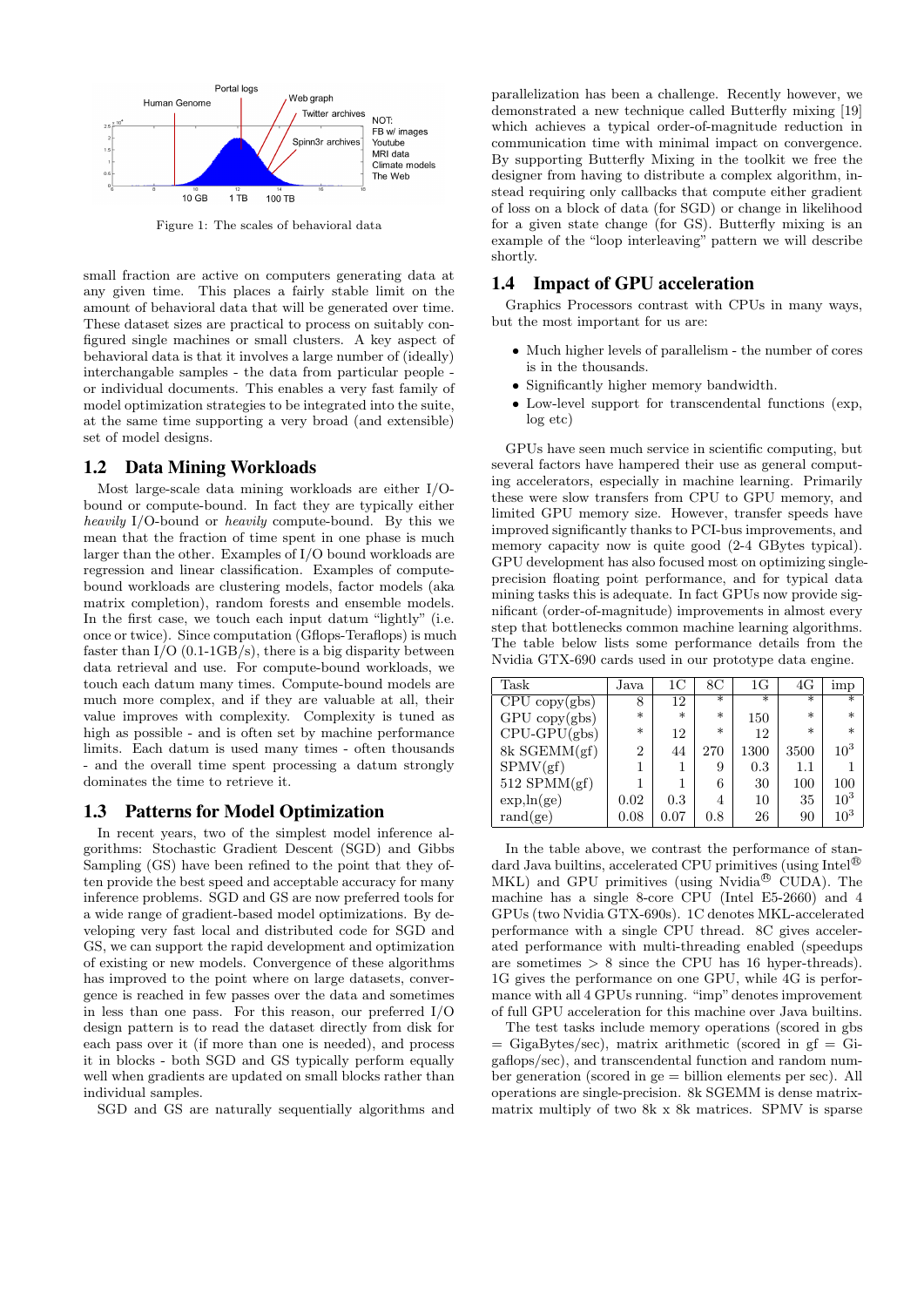matrix-vector product. 512 SPMM is sparse matrix / dense matrix product where the dense matrix has 512 columns. This can also be treated as 512 SPMV operations in parallel (important for multi-model inference). These tasks were chosen to represent common bottleneck operations in data mining tasks.

Note the large speedups from GPU calculation  $(10^2-10^3)$ for all tasks except SPMV. Note also that (multithreaded) CPU acceleration by itself accounts for large speedups, and does better than the GPU at SPMV. Both CPU and GPU acceleration can be applied in cluster environments but care must be taken if multiple tasks are run on the same machine - sharing main memory can easily destroy the coherence that makes the CPU-accelerated primitives fast. Since GPUs each have separate memories, it is actually simpler to share them among cluster tasks.

SPMV is the bottleneck for regression, SVM and other typical "light touch" models computed from sparse data. However, when the data are being read from disk, I/O time dominates calculation and so any performance gains from good SPMV performance may be lost. On the other hand this creates an opportunity: to do as much computation as possible on the I/O stream without slowing it down. The data in the table imply that one can do blocked SPMM (512 columns) in real-time on a single-disk data stream at 100 MB/s using 4 GPUs. In other words, on a 4-GPU system, one can run 512 regression models in the same time it takes to run a single model. One can make a training pass with about 256 models in this time. One goal of the BID Data project is to make ensemble and other multi-model learning strategies as natural as regression, since with suitable tools they cost no more time to run.

Even if the goal is to compute one regression model, we can use the available cycles to speed up learning in a variety of ways. The first is parameter exploration: it is known that SGD algorithm convergence is quite sensitive to the gradient scaling factor, and this factor changes with time. Running many models in parallel with different gradient scaling allows the best value to be chosen at each update. A second approach is to use limited-memory second order methods such as online L-BFGS which fit neatly in the computational space we have  $O(kd)$  with d feature dimensions and a memory of the last  $k < 512$  gradients. These methods have demonstrated two- to three- orders of magnitude speedup compared to simple first-order SGD [4].

## 2. THE SUITE

## 2.1 The Data Engine

As we saw above, typical data mining workloads are either I/O bound or compute-bound. By contrast, both the cost and power consumption of a typical cluster server are concentrated in the CPU+memory combination. There has been much exploration recently of memory-based cluster frameworks [18], which inherit these performance levels. On the other hand, disk storage is nearly two orders of magnitude lower in power and cost per GBbyte, and GPUs about one order of magnitude lower in power/cost per Gflop. Its therefore natural to explore architectures that shift the I/O and compute loads to disk and GPU. A data engine is a commodity workstation (PC) which is optimized for a mix of I/O bound and compute-bound operations.

We have built a data engine prototype in a 4U rackmount

case. It was used for all the non-cluster benchmarks in this article. This prototype includes a single 8-core CPU (Intel E5-2660) with 64 GB ram, 20 x 2TB Sata disks with a JBOD controller, and two dual-GPUs (Nvidia GTX-690), i.e. four independent GPUs. Total cost was under \$8000. This design is well balanced in terms of the cost (\$2000 for each of CPU/mem, GPUs and storage). Power is approximately balanced as well. The GPUs can draw 2-3x more power during (fairly rare) full use of all GPUs. This design achieves order-of-magnitude improvements in both cost and power per Gbyte of storage and per Gflop of computation compared to conventional compute server instances. We have not seen a similar configuration among cloud servers, although Amazon now offers both high-storage and GPUassisted instances. These are suitable separately for I/Obound or compute-bound workloads, and can leverage the software tools described below.

## 2.2 BIDMat: A Fast Matrix Toolkit

Our discussion suggests several desiderate for a machine learning toolkit. One consequence of our goal of agility is that algorithms should be expressed at high-level in terms of familiar mathematical objects (e.g. matrices), and to the extent possible, implementation details of low-level operations should be hidden. The very widespread use of Matlab<sup>®</sup>, R, SciPy etc. underscores the value of having a matrix layer in a learning toolkit. Therefore we began by implementing the matrix layer with these goals:

- Interactivity: Interactivity allows a user to iteratively perform calculations, inspect models, debug, and build complex analysis workflows one step at a time. It allows an analyst to "touch, feel, and understand" data. It was a rather easy choice to go with the Scala language which includes an efficient REPL.
- Natural Syntax: Code that looks like the mathematical description it came from is much easier to develop, debug and maintain. It is also typically much shorter. Scala includes familiar mathematical operators and allows new operators to be defined with most combinations of nonalphanumeric characters and even unicode math characters: (e.g.  $+ \mathbf{0}$ ,  $*!$ ,  $*|$ ,  $\bullet$ ,  $\circ$ ,  $\otimes$ ,  $\vee$ ,  $\wedge$ , ...)
- CPU and GPU acceleration: As we saw earlier, GPU performance now strongly dominates CPU performance for most expensive operations in machine learning. BID-Mat uses GPU acceleration in several ways, including GPUresident matrix types, and operators that use the GPU on CPU-resident data. Generic matrices allow algorithms to be written to run in either CPU or GPU.
- Simple Multi-threading: BIDMat attempts to minimize the need for explicit threading (matrix primitives instead are multithreaded), but still it is important for non-builtin CPU or GPU functions. Scala has an extremely elegant and simple threading abstraction (actors) which support multi-threaded coding by non-expert programmers.
- Reuse: Since Scala targets the Java Virtual Machine and can call Java classes, we are able to reuse an enormous codebase for: (i) GPU access using the JCUDA library, (ii) use of complementary toolkits for tasks such as natural language processing (iii) File I/O using HDF5 format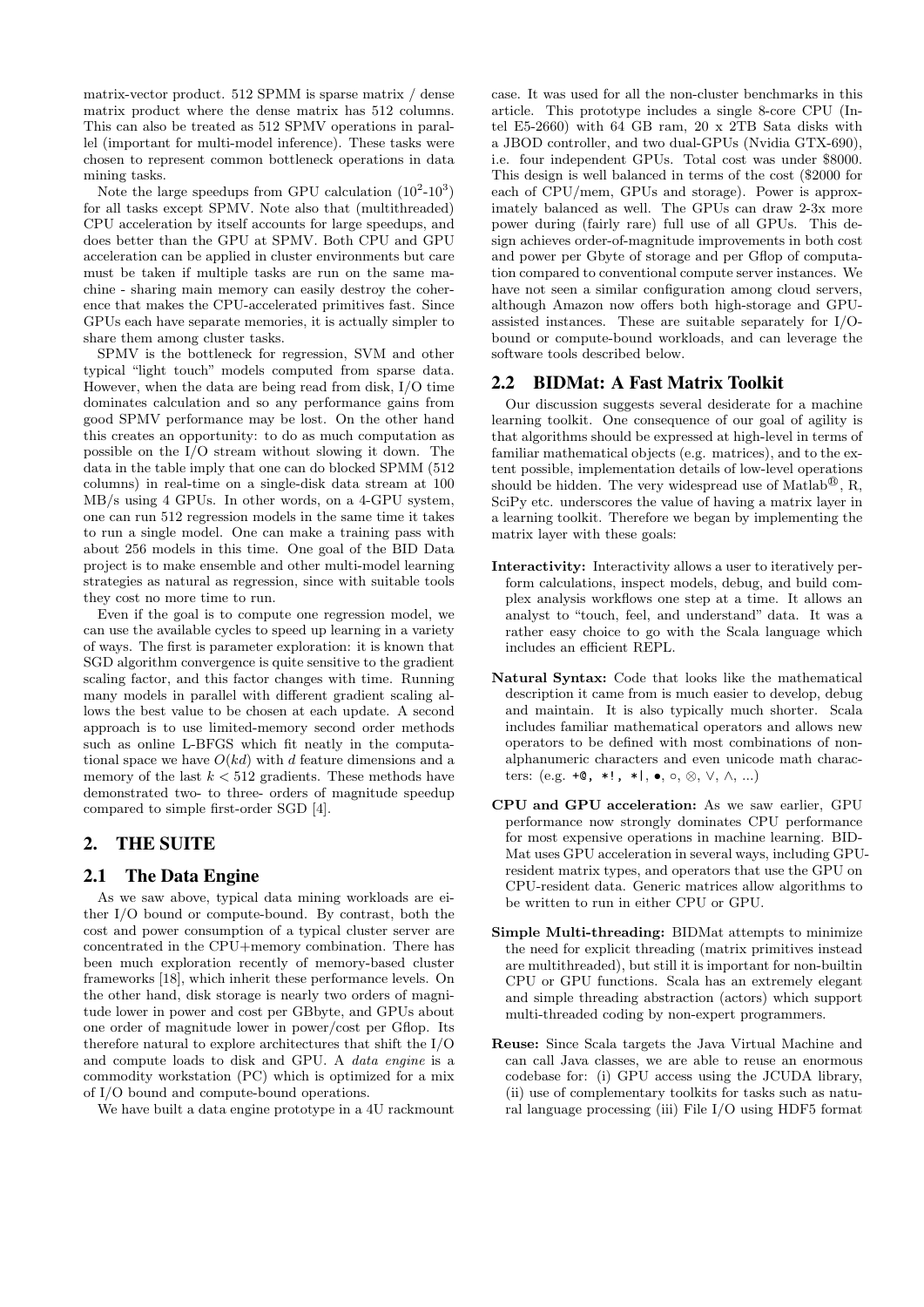and the hdf5-java library or hdfs via hadoop, (iv) communication using the JMPI library and (v) clustering using JVM-based tools like Hadoop, Spark, Hyracks etc.

A number of custom kernels (functions or operators) were added to the library to remove bottlenecks when the toolkit was applied to particular problems. These are described next:

#### *2.2.1 Custom Kernels*

Custom kernels are non-standard matrix operations that provide significant acceleration for one or more learning algorithms. We discuss three here:

#### Sampled Dense-Dense matrix product

The sampled dense-dense matrix product (SDDMM) is written

$$
P = A *_{S} B = (AB) \circ (S > 0)
$$

Where A and B are respectively  $m \times p$  and  $p \times n$  dense matrices, S is an  $m \times n$  sparse matrix, and  $\circ$  is the element-wise (Hadamard) product.  $S > 0$  denotes a matrix which is 1 at non-zeros of S and zero elsewhere. P is also an  $m \times n$ sparse matrix with the same nonzeros as S. Its values are the elements of the product AB evaluated at the nonzeros of S, and zero elsewhere. SDDMM is a bottleneck operation in all of the factor analysis algorithms (ALS, SFA, LDA and  $\text{GaP}$ ) described later. In each case, S is a input data matrix (features x users, or features x docs etc.) and is extremeley sparse. Direct evaluation of AB is impractical. Naive (Java) implementation of SDDMM only achieves about 1 Gflop, while CPU- and GPU-assisted custom kernels achieve around 9 Gflops (8C), 40 Gflops (1G) and 140 Gflops (4G) respectively. Since SDDMM is the bottleneck for these algorithms, the speedups from custom kernels lead to similar speedups in overall factor model performance. These are discussed in the benchmark section later.

#### Edge Operators

Most matrix toolkits support scalar arguments in elementwise operators such as  $C = A \otimes B$  where  $\otimes$  can be  $+, -$ , ◦ (elementwise product) etc. However, a common operation on matrices is to scale all the rows or columns by a constant, or to add row- or column-specific constants to a matrix. The BIDMat library realizes these operations with edge operators. If A is an  $m \times n$  matrix, it is legal to perform an element-wise operation on a  $B$  which is either:

- An  $m \times n$  matrix The standard element-wise operation.
- An  $m \times 1$  column vector Applies the operation  $\otimes$  to each of  $m$  rows of  $A$  and the corresponding element of  $B$ .
- An  $1 \times n$  row vector Applies the operation ⊗ to each column of A and the corresponding element of B.
- A  $1 \times 1$  scalar This applies the operation ⊗ to B and all elements of A.

Edge operators lead to modest performance improvements (a factor of two is typical) over alternative realizations. They also lead to more compact and more comprehensible code.

#### Multivector Operators

One of our goals is to support efficient multi-model and ensemble learning. For these tasks its more efficient to perform

many same-sized vector operations with a matrix operation rather than separate vector operations. An  $m \times n$  multivec $tor$  is a set of  $n$  m-vectors. Multivector operators perform the same operation on each of the  $n$  vectors. In fact most multivector operations are already realized through edge operators.

For instance, suppose we wish to multiply a scalar a and an  $m$ -vector  $b$ . We can perform this operation on  $n$  vectors using an  $n \times 1$  matrix A representing the values of a in each submodel, and an  $m \times n$  multivector B representing the values of b. In BIDMat this is written

$$
C = A \ * @\ B
$$

since ∗@ is element-wise multiplication (this same operator performs scalar multiplication if applied to a scalar a and a vector b). The use of edge operators means that in most cases, the single-model and multi-model Scala code is identical.

#### 2.3 BIDMach: Local/Peer Machine Learning

BIDMach is a machine learning toolkit built on top of BIDMat. BIDMach may evolve into a general-purpose machine learning toolkit but for now it is focused on largescale analytics with the most common inference algorithms that have been used for behavioral data: regression, factor models, clustering and some ensemble methods. The main elements are:

- Frequent-update inference Stochastic gradient optimizers and MCMC, especially Gibbs samplers, have emerged as two of the most practical inference methods for big data. BIDMach provides generic optimizers for SGD and (in progress) Gibbs sampling. Both methods involve frequent updates to global models (ideally every sample but in practice on mini-batches). The high cost of communication to support minibatch updates on a cluster at the optimal rate led us to develop a new method called Butter $fly$  Mixing described later. We are also developing lowerlevel kernels to support exploration of, and improvements to these methods. In particular, GPU-based parametric random number generators enable substantial speedups to common Gibbs sampler patterns.
- Multimodel and Ensemble Inference The BIDMat library provides low-level primitives to support many-model inference in a single pass over the dataset. BIDMach leverages this to support several higher-level tasks: (i) parameter exploration, where different instances of the same model are run with different parameter choices, (ii) parameter tuning, where different initial parameter choices are made, and the parameter set is periodically changed dynamically (i.e. contracted to a small range around one or more optima at some stage during the optimization) based on the most recent loss estimates, (iii) k-fold crossvalidation where k models are trained in parallel, each one skipping over an n/k-sized block of training data, (iv) ensemble methods which are built on many independent models which are trained in parallel. Advanced ensemble methods such as super-learning [16] use several of these techniques at once.

#### 2.4 Algorithm Design Patterns

In our experience implementing machine learning algorithms with the BID Data toolset, its clear that tools by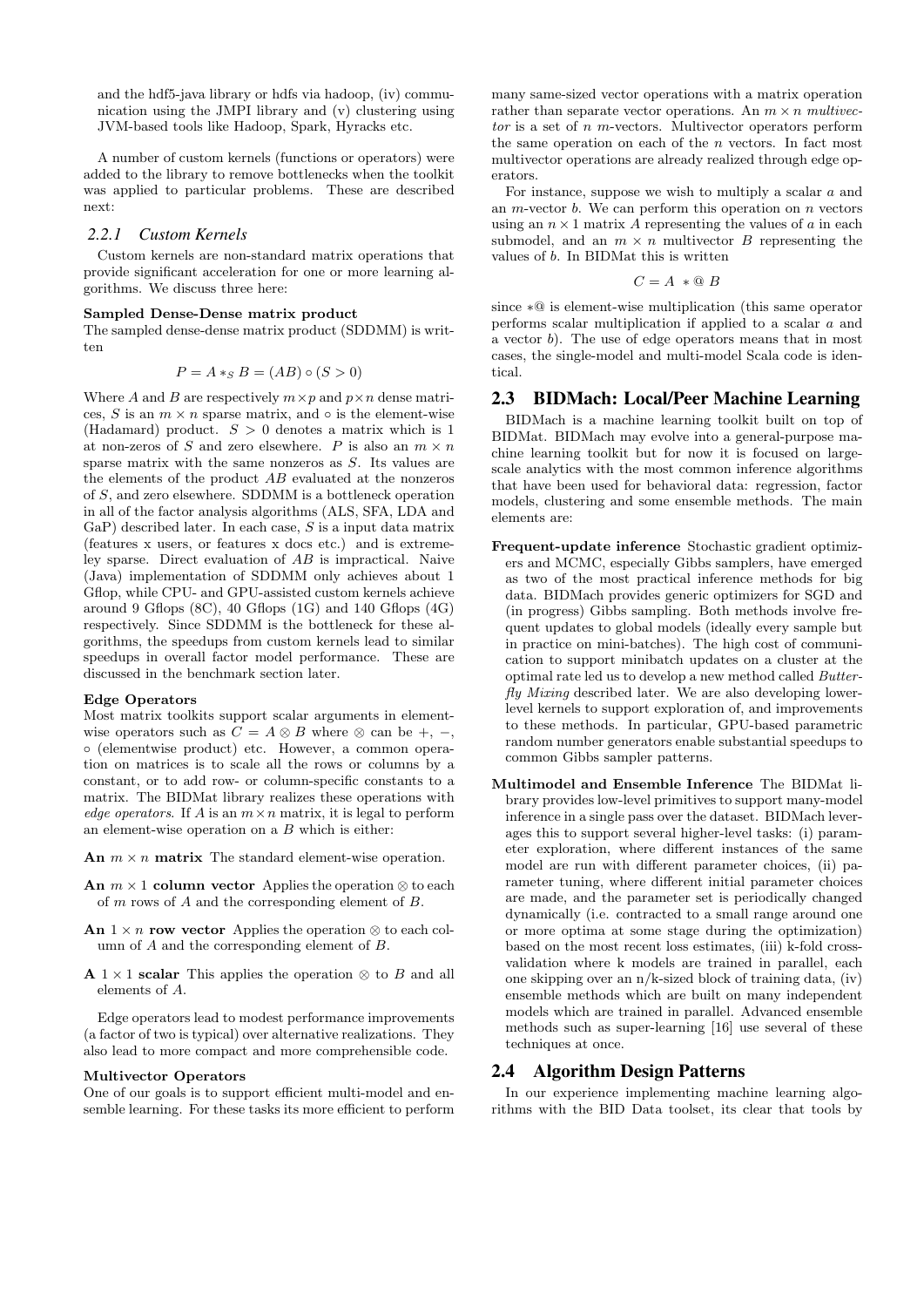themselves are not enough. Its rather the application of appropriate design patterns that leverage the individual tools. One pattern that has recurred in many problems is loop interleaving, illustrated schematically in figure 2. The pattern begins with an overall iteration with an expensive block step, show at left. The block step is fragmented into smaller substeps (middle), which are then *interleaved* with the steps in the main iteration (right). The net effect is that it is possible to do many more iterations in a given amount of time, while there is *typically* enough similarity between data across iterations that the substeps still function correctly.



Figure 2: The loop interleaving pattern

The loop-interleaving pattern is deliberately presented at high-level. It is not a formalizable construction. The two applications we give of it require their own proofs of soundness, which use completely different methods. Intuitively, the method will often work because the model is changing by small increments in the main loop, and iterative methods in the inner loop can use state from the previous (outer) iteration that will be "close enough". And further there is little need to complete the inner loop iterations (middle part of the figure) since the final model will change anyway in the next outer iteration.

#### 2.5 Butterfly Mixing

Most cluster frameworks used for data mining do not use CPU or GPU acceleration. When CPU or GPU acceleration is applied to one of these systems, there is often little or no performance improvement for SGD or MCMC or other frequent-update algorithms. The network primitives used by these systems completely dominate the running time. To realize the potential benefits of local acceleration in a cluster we had to develop faster primitives. Butterfly mixing is the first of these. It is also the first instantiation of the loop interleaving pattern. In Figure ??, the left graphic shows the time trajectory of a gradient update step, and a distributed "allreduce" step. Allreduce is a parallel primitive in which an aggregate (in this case the average) of all locallyupdated models is computed and distributed to all machines. Allreduce is quite expensive in practice (one-two orders of magnitude slower than the local updates), and its cost grows with the size of the network. The idea in butterfly mixing is to fragment the allreduce into a series of simpler (in this case constant time) operations, namely the individual layers of a butterfly communication network. See the Figure ??.

A butterfly network calculates an allreduce in optimal time  $O(\log_2(n))$  steps for a network with n nodes. Then the butterfly steps are interleaved with gradient steps. This arrangement is show layered on the network in Figure 3b.

Its clear that this approach dramatically reduces commu-



Figure 3: Butterfly mixing interleaves communication with computation

nication overhead compared to allreduce every step in Figure 3a, and many more gradient updates are being done in a given amount of time. Its less clear what impact this has on convergence. In [19] we showed that this impact is minimal and in fact the convergence (in number of update steps) of butterfly mixing on typical datasets is almost as fast as an allreduce at every step.

Butterfly mixing has many practical advantages. It requires only synchronization between communicating pairs of nodes. It is extremely simple to implement: we implemented it in MPJ (a java implementation of MPI), which required only blocking SendReceive calls on each pair of communicating nodes. Unlike tree allreduce, there are no "hot" edges that can lead to high latency through the entire network. Each communication step is constant time (at least through a single switch). Butterfly mixing does require 2n messages be exchanged between n nodes, which is not an issue for rack-level clusters, but can become prohibitive in larger clusters. In future work, we expect to experiment with hybrid topologies of full butterfly exchanges (within rack) backed with "thinner" butterfly exchanges (using subsets of nodes in each rack) across racks.

## 3. BENCHMARKS

#### 3.1 Pagerank

Give the adjacency matrix  $G$  of a graph on  $n$  vertices with normalized columns (to sum to 1), and  $P$  a vector of vertex scores, the Pagerank iteration in matrix form is:

$$
P' = \frac{1}{n} + \frac{n-1}{n}GP\tag{1}
$$

A benchmark dataset used by several other groups for Pagerank is the Twitter<sup>®</sup> Followers graph. This graph has  $60M$ nodes (40M non-isolated) and 1.4B edges. The graph in binary form on disk is about 18 GB. We wrote a simple Pagerank iteration which leverages the I/O performance of the Data Engine RAID, and leverages Intel $\mathcal{B}$  MKL acceleration for the sparse matrix-vector multiply. Single-node performance for this problem is competitive with the best reported cluster implementation on 64 nodes, and much faster than a Hadoop cluster implementation as seen in the table below.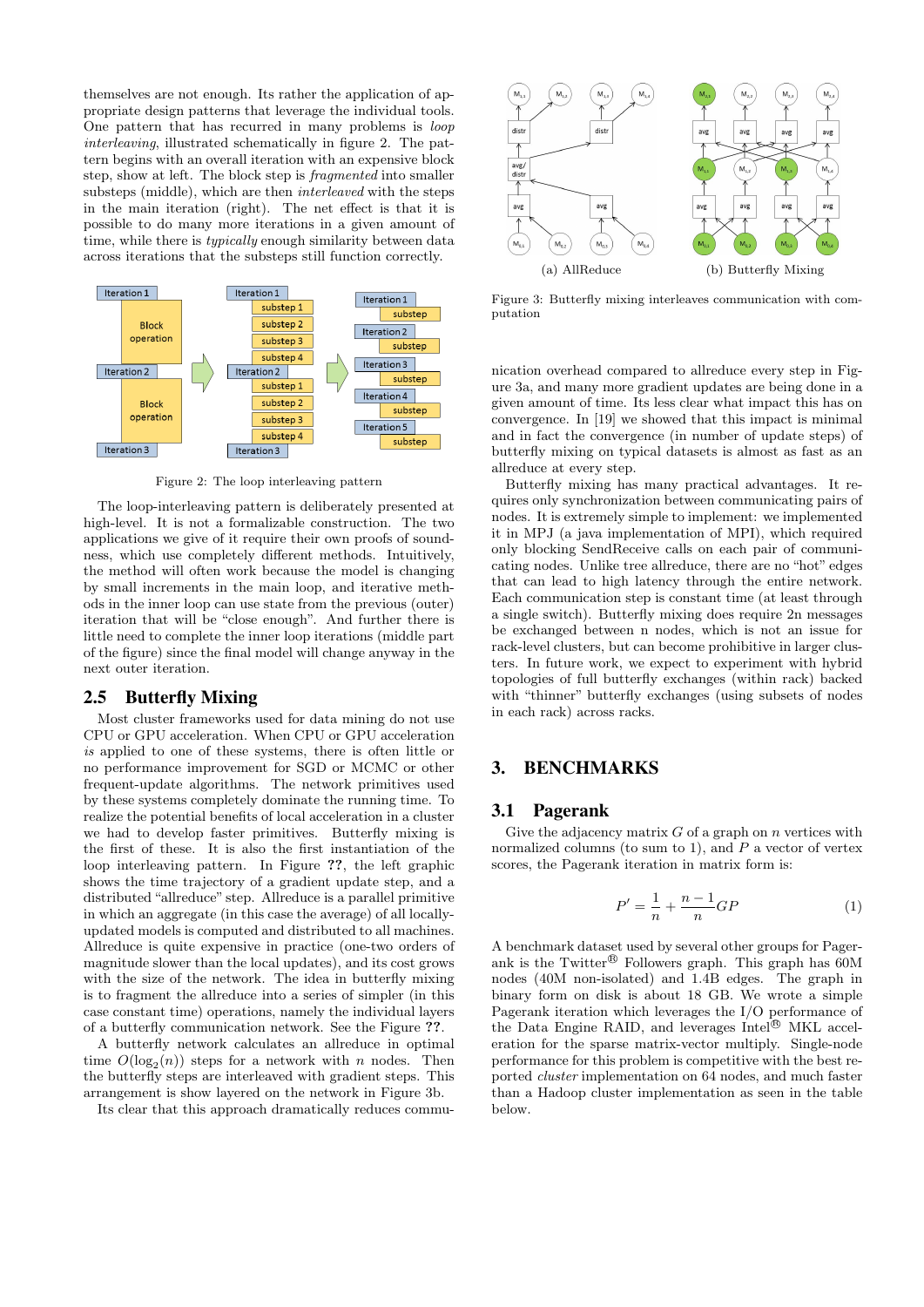| System        | Graph VxE | Time(s) | Gflops | Procs |
|---------------|-----------|---------|--------|-------|
| Hadoop        | ?x1.1B    | 198     | 0.015  | 50x8  |
| Spark         | 40Mx1.5B  | 97.4    | 0.03   | 50x2  |
| Twister       | 50Mx1.4B  | 36      | 0.09   | 60x4  |
| PowerGraph    | 40Mx1.4B  | 3.6     | 0.8    | 64x8  |
| <b>BIDMat</b> | 60Mx1.4B  | 6       | 0.5    | 1x8   |
| $BIDMat+disk$ | 60Mx1.4B  | 24      | 0.16   | 1x8   |

The "Procs" column lists num nodes x num cores per node. The first line for BIDMat is performance with the entire graph in memory (18GB). The second line shows the performance including the time to read the graph from disk (about 18 seconds), showing that the RAID achieved a throughput of about 1 GB/sec. All the other systems except Hadoop use memory-resident data, and so the number of processors presumably must scale with the size of the graph. BIDMat on the other hand can handle much larger graphs that are disk resident on a single node in reasonable running time.

#### 3.2 LDA and GaP

Latent Dirichlet Allocation [3] is a widely-used topic model. LDA models documents with a generative process in which topic distribution for each document is chosen from a Dirichlet process, topics are chosen independently word-by-work according to this distribution, and then words are finally chosen from a multinomial distribution for each topic. GaP (Gamma Poisson) is a derivative of LDA which instead models the topic mixture as contiguous bursts of text on each topic [6]. Both the original LDA and GaP models are optimized with alternating updates to topic-word and topicdocument matrices. For LDA it is a variational EM iteration, for GaP it is an alternating likelihood maximization. Variational LDA was described with a simple recurrence for the E-step (Figure 6 in [3]). Following the notation of [3], we develop a matrix version of the update. First we add subscripts j for the  $j<sup>th</sup>$  document, so  $\gamma_{ij}$  is the variational topic parameter for topic i in document j, and  $\phi_{nij}$  is the variational parameter for word in position  $n$  being generated by topic  $i$  in document  $j$ . Then we define:

$$
F_{ij} = \exp(\Psi(\gamma_{ij}))\tag{2}
$$

The update formula from figure 6 of [3] can now be written:

$$
\gamma_{ij} = \alpha_i + \sum_{w=1}^{M} \beta_{iw} F_{ji} C_{wj} / \sum_{i=1}^{k} \beta_{iw} F_{ij}
$$
 (3)

where  $C_{wj}$  is the count of word w in document j. Most such counts are zero, since C is typically very sparse. The above sums have been written with  $w$  ranging over word values instead of word positions as per the original paper. This shows that LDA factorizations can be computed with bagof-words representation without explicit word labels in each position.  $M$  is the vocabulary size, and  $k$  is the number of topics. Writing the above in matrix form:

$$
\gamma' = \alpha + F \circ \left(\beta * \frac{C}{\beta^T *_{C} F}\right) \tag{4}
$$

where the quotient of C by  $\beta^T *_{C} F$  is the element-wise quotient. Only terms corresponding to nonzeros of C (words that actually appear in each document) need to be computed, hence the denominator is a SDDMM operation. The quotient results in a sparse matrix with the same nonzeros as C, which is then multiplied by  $\beta$ . The dominant operations in this update are the SDDMM, and the multiplication of  $\beta$ 

by the quotient. Both have complexity  $O(kc)$  where c is the number of nonzeros of C. There is also an M-step update of the topic-word parameters (equation 9 of [3]) which can be expressed in matrix form and has the same complexity.

The GaP algorithm has a similar E-step. Using the notation from [6], the matrix  $\Lambda$  in GaP plays the role of  $\beta$  in LDA, while X in GaP plays the role of  $\gamma$  in LDA. With this substitution, and assuming rows of  $\beta$  sum to 1, the GaP E-step can be written:

$$
\gamma' = \left(a - 1 + \gamma \circ \left(\beta * \frac{C}{\beta^T *_{C} \gamma}\right)\right) / \left(1 + \frac{1}{b}\right) \quad (5)
$$

where a and b are  $k \times 1$  vectors which are respectively the shape and scale parameters of k gamma distributions representing the priors for each of the k dimensions of  $\gamma$ . This formula is again dominated by an SDDMM and a dense-sparse multiply and its complexity is  $O(kc)$ . Not all the matrix operations above have matching dimensions, but the rules for edge operators will produce the correct results. LDA/GaP are compute-intensive algorithms. Fortunately, GPU implementations of the dominant steps (SDDMM and SPMM) are very efficient, achieving 30-40 gflops/sec on each GPU.

The table below compares the throughput of our variational LDA implementation with two previously-reported cluster implementations of LDA. The document sets are different in each case: 300-word docs for Smola et al. [15] and 30-word docs for PowerGraph [8]. Both methods use Gibbs samplers applied to each word and so document length is the true document length. We are able to use bag-of-words which cuts the document length typically by about 3x. The latent dimension is 1000 in all cases. We tested on a dataset of 1M wikipedia articles of average length 60. Since we used the variational method instead of Gibbs sampling, we made many passes over the dataset. 30 iterations gave good convergence. The per-iteration time was 20 seconds for 1M documents, or about 10 minutes total. Performance is given as length-normalized (to length 100) docs/second.

| System         | Docs/hr | Gflops | Procs        |
|----------------|---------|--------|--------------|
| Smola[15]      | 1.6M    | 0.5    | $100\times8$ |
| PowerGraph     | 1.1M    | 0.3    | 64x16        |
| <b>BIDMach</b> | 3.6M    | 30     | 1x8x1        |

The "Procs" field lists machines x cores, or for BIDMach machines x cores x GPUs. The Gibbs samplers carry a higher overhead in communication compared to the variational method, and their gflop counts are lower. We assign a total of 10 flops to each sample to represent random number generation and updates to the model counts. However, since these methods need multinomial samples there are typically many additional comparisons involved. Still the gflops counts indicate how much productive model-update work happens in a unit of time. We are currently developing some blocked, scalable random number generators for GPUs which we believe will substantially improve the Gibbs sampler numbers above. In the mean time we see that in terms of overall performance, the single-node GPU-assisted (variational) LDA outperforms the two fastest cluster implementations we are aware of. We hope to improve this result 3-4x by using the additional GPUs in the data engine.

#### 3.3 ALS and SFA

ALS or Alternating Least Squares [10] is a low-dimensional matrix approximation to a sparse matrix  $C$  at the non-zeros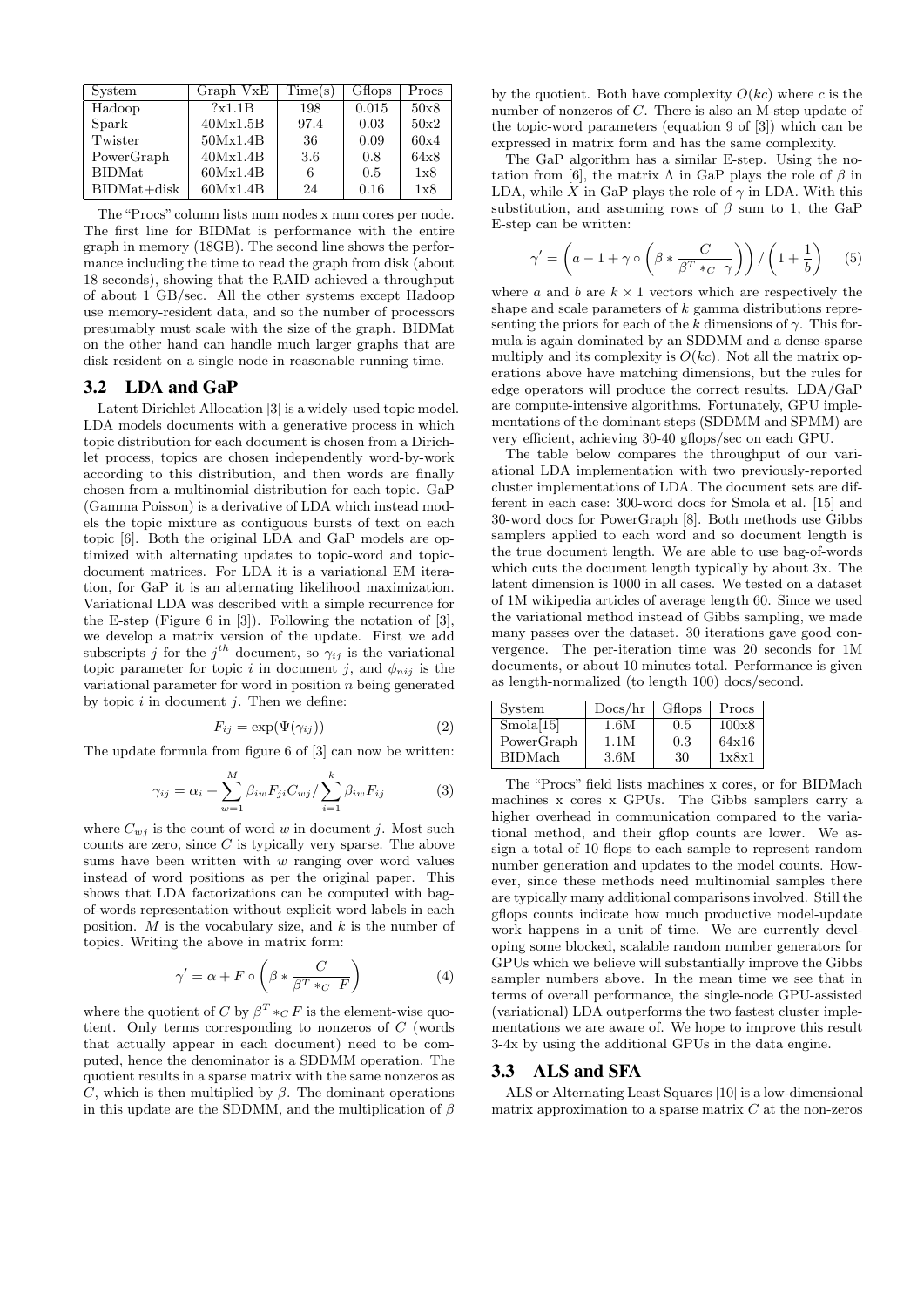of C. Its a popular method for collaborative filtering, and e.g. on the Netflix challenge achieves more than half the lift  $(> 6\%)$  of of the winning entry. Sparse Factor Analysis (SFA) [5] is a closely-related method which uses a generative probabilistic model for the factorization. We will borrow the notation from LDA, and write  $C \approx \beta^T * \gamma$  as the matrix approximation. Both methods minimize the regularized squared error at non-zeros of C

$$
l = \sum (C - \beta^T *_{C} \gamma)^2 + \sum w_{\beta} \circ \beta^2 + \sum w_{\gamma} \circ \gamma^2 \quad (6)
$$

where squares are element-wise and sums are taken over all elements.  $w_{\beta}$  and  $w_{\gamma}$  are row-vectors used to weight the regularizers. In ALS, the  $i^{th}$  element of  $w_{\beta}$  is proportional to the number of users who rated movie i, while the  $j^{th}$ element of  $w_{\gamma}$  is proportional to the number of movies rated by user j. In SFA, uniform weights are used for  $w_{\gamma}$ . Weights are applied as edge operators.

First of all, it is easy to see from the above that the gradient of the error  $wrt \gamma$  is

$$
\frac{dl}{d\gamma} = 2\beta * (C - \beta^T *_C \gamma) + 2w_\gamma \circ \gamma \tag{7}
$$

and there is a similar expression for  $dl/d\beta$ . So we can easily optimize the  $\gamma$  and  $\beta$  matrices using SGD. Similar to LDA and GaP, the gradient calculation involves an SDDMM operation and a sparse-dense matrix multiply. The complexity is again  $O(kc)$ . We can similarly compute the gradient wrt  $β$ . An SGD implementation is straightforward if the data arrays can be stored in memory. In practice usually nsamples (users)  $\gg$  nfeatures (movies) and the feature array  $\beta$ can fit in memory, we process the data array C in blocks of samples.

#### *3.3.1 Closed Form Updates*

Since ALS/SFA use a squared error loss, there is a closed form for each latent factor  $\gamma$  and  $\beta$  given the other. The alternating iteration using these expressions typically converges much faster (in number of iterations) than an SGD iteration. However, because of the irregularity of the matrix C, the closed form solution requires inversion of a different matrix for each user's  $\gamma_i$ , given below:

$$
\gamma_i = \left(\lambda n_i I + \beta \text{ diag}(C_i) \beta^T\right)^{-1} \beta C_i \tag{8}
$$

where  $C_i$  is the column of data for user i, and  $n_i$  is the number of items rated by user  $i$ . There is a similar update for each column of the matrix  $\beta$ . Dense matrix inverses make good use of hardware acceleration, and the MKL Lapack routines on our test machine achieved over 50 gflops for the inverse. But still the complexity of closed-form ALS is high,  $O(k^2c + (m+n)k^3)$  per iteration where m and n are the number of users and movies respectively. It is a full factor of k slower than LDA or GaP for a given dataset. In practice, best performance on collaborative filtering (and certainly on the Netflix dataset) is obtained at values of  $k = 1000$  and above. And this is only for one iteration. While the update to  $\beta$  and  $\gamma$  is closed-form given the other, the method still requires iteration to alternately update each factor. So the  $O(k^2c + (m+n)k^3)$  complexity per iteration is problematic.

#### *3.3.2 Accelerating ALS/SFA with Loop Interleaving*

Closed form ALS/SFA is a good match for the loop interleaving pattern. Each iteration involves an expensive step

(matrix inversion) which we can break into cheaper steps by iteratively solving for  $\gamma_i$ , e.g. by using conjugate gradient. i.e. we solve the equation:

$$
\left(\lambda n_i I + \beta \text{ diag}(C_i) \beta^T\right) \gamma_i = M_i \gamma_i = \beta C_i \tag{9}
$$

where  $M_i$  is the matrix in parentheses. Solving  $M_i \gamma_i = \beta C_i$ using an iterative method (conjugate gradient here) requires only black-box evaluation of  $M_i\hat{\gamma}_i$  for various query vectors  $\hat{\gamma}_i$ . It turns out we can compute all of these products in a block using SDDMM:

$$
v = \lambda w_{\gamma} \circ \hat{\gamma} + \beta * (\beta^T *_{C} \hat{\gamma})
$$
 (10)

where  $v_i = M_i \hat{\gamma}_i$ . The conjugate gradient updates are then performed column-wise on  $\hat{\gamma}$  using v. There is a similar black box step in conjugate gradient optimization of  $\beta$ :

$$
w = \lambda w_{\beta} \circ \hat{\beta} + \gamma *^{T} (\hat{\beta}^{T} *_{C} \gamma)
$$
 (11)

where  $*^T$  is multiplication of the left operand by the transpose of the right, an operator in BIDMat. This update is not "local" to a block of user data  $\gamma$ , however the w for the entire dataset is the sum of the above expression evaluated on blocks of  $\gamma$ . Thus in one pass over the dataset, we can perform b steps of conjugate gradient updates to  $\gamma$  and one CG step of update to  $\beta$ .



Figure 4: Loss vs. num iterations vs. CG updates

The complexity of one pass of conjugate gradient is then  $O(ck)$  matching the complexity of LDA and GaP. Whereas normally conjugate gradient steps would be performed in sequence on one of  $\gamma$  or  $\beta$ , in our ALS/SFA implementations, we assume the data are stored only in user blocks and make a single pass over the dataset to perform both steps. The calculation in is local to each user's data and so multiple steps can be done on each block of data read from disk. For equation 11 we note that the global update is a sum of updates from blocks of  $C$ , and so we accumulate the w update over the iteration. The upshot is that we can do  $k$ updates to the user model, and 1 update to the movie model, in a single pass over user-blocked data on disk. Figure 4 shows that multiple conjugate gradient updates to the user model only converges almost as well as multiple updates to both the movie and user models.

The table below shows the normalized performance of the CG method and a prior method on a testset described in [8] (11M docs, 30 terms/doc). The time given is for 20 iterations of BIDMach which is adequate for convergence. We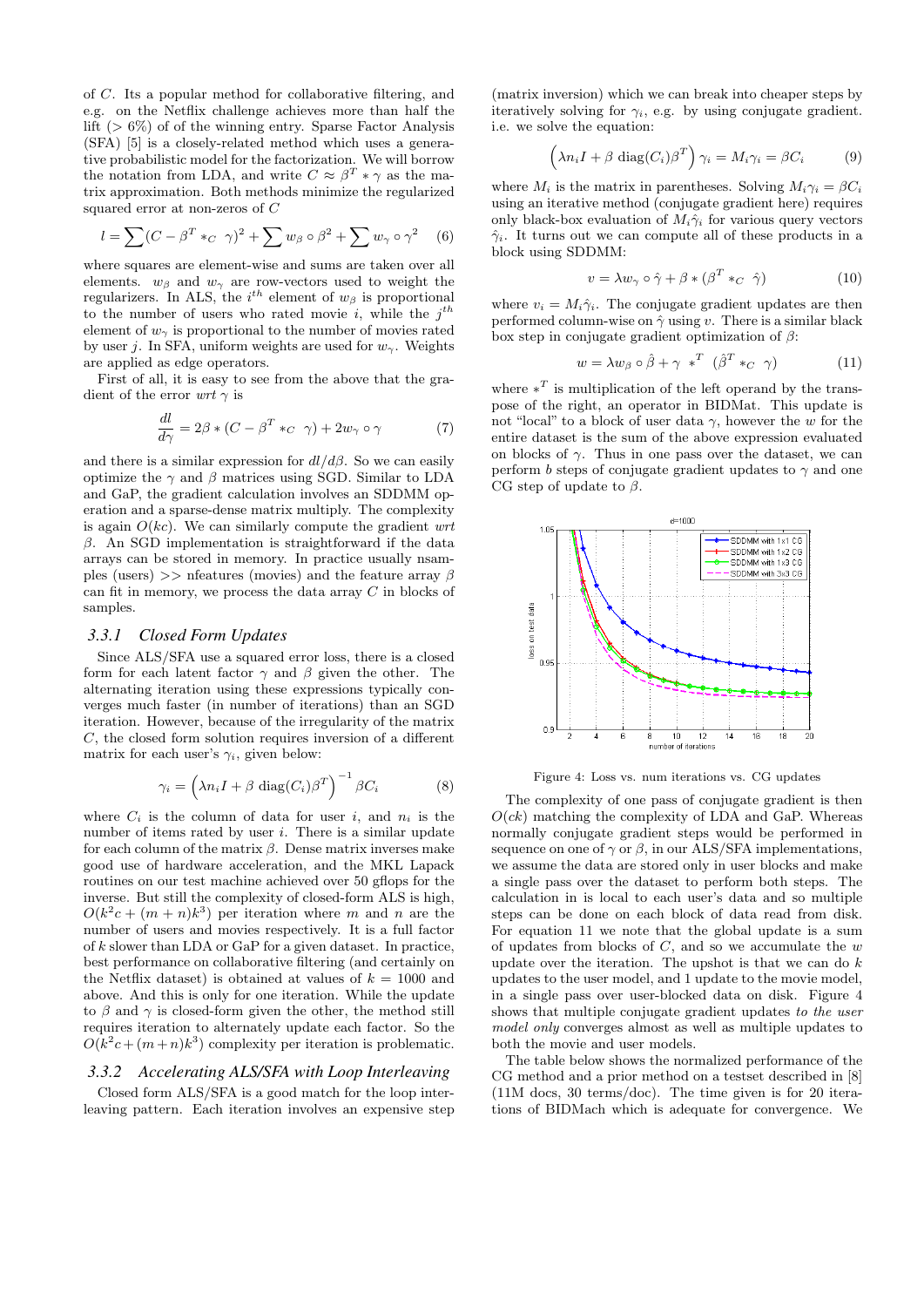note that there is both a machine-performance difference and an asymptotic difference. ALS as implemented by [8] and all other implementations we are aware of, has complexity  $O(ck^2+dk^3)$  for one iteration where c is the total number of terms, d is the number of documents (assumed larger than number of features), and  $k$  is the number of dimensions. Our CG implementation by contrast has complexity  $O(ck)$ . As can be seen in the table, running time does indeed grow linearly with  $k$ . Standard ALS running time grows cubically with  $k$ , and so large-dimensional calculations often take days to complete. Our CG implementation converges in almost the same number of iterations as the closed-form method, so we obtain full benefit of the  $O(k + (d/c)k^2)$  speedup.

| $S$ System \ Dimension | 20    | 100  | 1000             | Procs |
|------------------------|-------|------|------------------|-------|
| Powergraph (closed)    | 1000s | $**$ | $**$             | 64x8  |
| BIDMach (CG)           | 150s  |      | $500s$   $4000s$ | 1x8x1 |

#### 3.4 PAM Clustering

As part of a collaborative project, we needed to solve a PAM (Partitioning Around Mediods) clustering task which was taking many hours. The PAM code was in Matlab <sup>R</sup> and called C mex files for compute-intensive tasks. Standard PAM has high complexity: with  $n$  samples and  $f$ features, clustering into  $k$  clusters naively has complexity  $O(n^2 f + n^2 k)$  per iteration. The  $O(n^2 f)$  term comes from PAMs initial step of computing all pairwise distances between samples. Fortunately, for the case we were interested in: dense data and euclidean distance, the pairwise distance can be implemented on GPU with a dense matrix-matrix multiply. Our multi-GPU SGEMM achieves 3.5 teraflops on the 4-GPU data engine, and this improved the absolute time of distance computation by almost four orders of magnitude over the C mex code. The second step involves iteration over all current mediods and all other points to find a swap that best improves the current clustering. i.e. this step is repeated  $kn$  times. In the standard PAM algorithm, computing the new cost after the swap normally takes  $O(n)$ time. We realized that this step could be greatly accelerated by sorting the pairwise distance matrix. When this is done, the average cost of the swap update dropped to  $O(n/k)$ , and the overall cost for our new PAM implementation is:

$$
O(n^2 f + n^2 \log n)
$$

i.e. it was dominated by the initial distance calculation and sort. A further benefit of this approach is that it is no longer necessary to store the entire  $n \times n$  pairwise distance matrix, since finding nearest mediods on average only requires looking  $O(n/k)$  elements into each sorted column of distances. So the storage required by PAM drops to  $O(n^2/k)$ . The constant factors were still important however, and CPU-based sort routines slowed down the calculation substantially. We therefore added a GPU sort based on the thrust library radixsort. With this addition the new method achieves more than 1000-fold improvement overall compared to the previous Matlab/C or Fortran implementations.

#### 3.5 Regression and SVM

We briefly summarize the results from the paper [19] here. We tested the scaling improvements with butterfly mixing with two algorithms and two datasets. The algorithms were the Pegasos SVM algorithm [14], and a logistic regression

model. Both used SGD and the convergence of both algorithms improved with update frequency, making parallelization difficult. The two datasets where the RCV1 news dataset and a custom dataset of Twitter data. The twitter dataset was a mix of tweets containing positive emoticons, and a sample of tweets without. The emoticons serve as cues to positive sentiment and so this dataset can be used to build sentiment models. This sensitivity of convergence to batch size is shown below for RCV1.



Figure 5: Impact of Minibatch Size on Convergence

The optimal sequential mini-batch size was 16000 (1M tokens), and a batch of this size takes about 10msec to process and 100msec or 10msec respectively to load from a single disk, or the Data Engine RAID. Synchronizing the model over a 64-node EC2 cluster using MPI allreduce took over half a second, so communication would completely swamp computation if done at this rate. A single butterfly step by contrast takes about 25 msec. With butterfly mixing updates we can increase the mini-batch size somewhat to better balance communication and computation without a large increase in convergence time. The overall speedups are shown in figure 6.



Figure 6: Speedup Relative to Single Processor

In figure 6, speedup ratios are given for 4, 8, and 16 nodes in a local cluster, and 64 nodes in EC2 (linked by dotted lines to indicate the difference in platform). While the speedup is less than the number of nodes, this is an encouraging result given the strong dependence of SGD on update frequency.

#### 4. SQUARING THE CLOUD

Parallelizing machine learning across a cluster is one approach to improve speed and extend problem scale. But